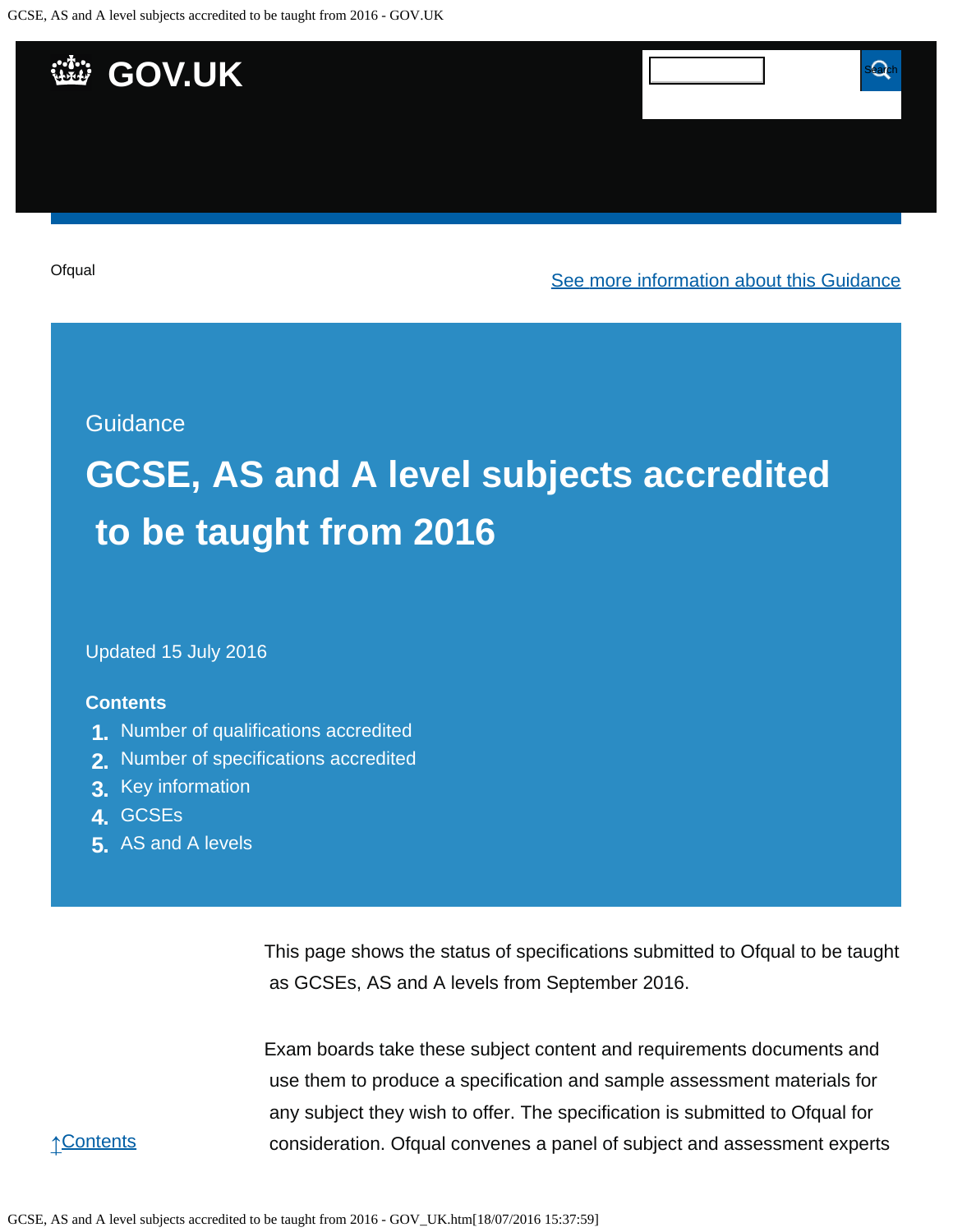**1.**

**2.**

 to scrutinise the specification and make a decision on whether it meets all the requirements for that subject. If it does, it will be accredited and teachers will be able to use it. If it does not, it will be sent back to the exam board and they will have to change their specification based on the feedback given by Ofqual. When they have made the amendments they will submit the new specification.

We have produced [a diagram of the accreditation process](https://s-media-cache-ak0.pinimg.com/originals/ce/98/b8/ce98b80566a5db550a3c26889667b9f8.png)  $\mathbb{R}^n$ .

# **Number of qualifications accredited**

All GCSE subjects are fully accredited.

All AS and A level subjects are fully accredited.

# **Number of specifications accredited**

## **2.1 For teaching from 2016**

All submitted specifications have been accredited.

All GCSE specifications have been accredited.

All 64 AS and A level specifications have been accredited.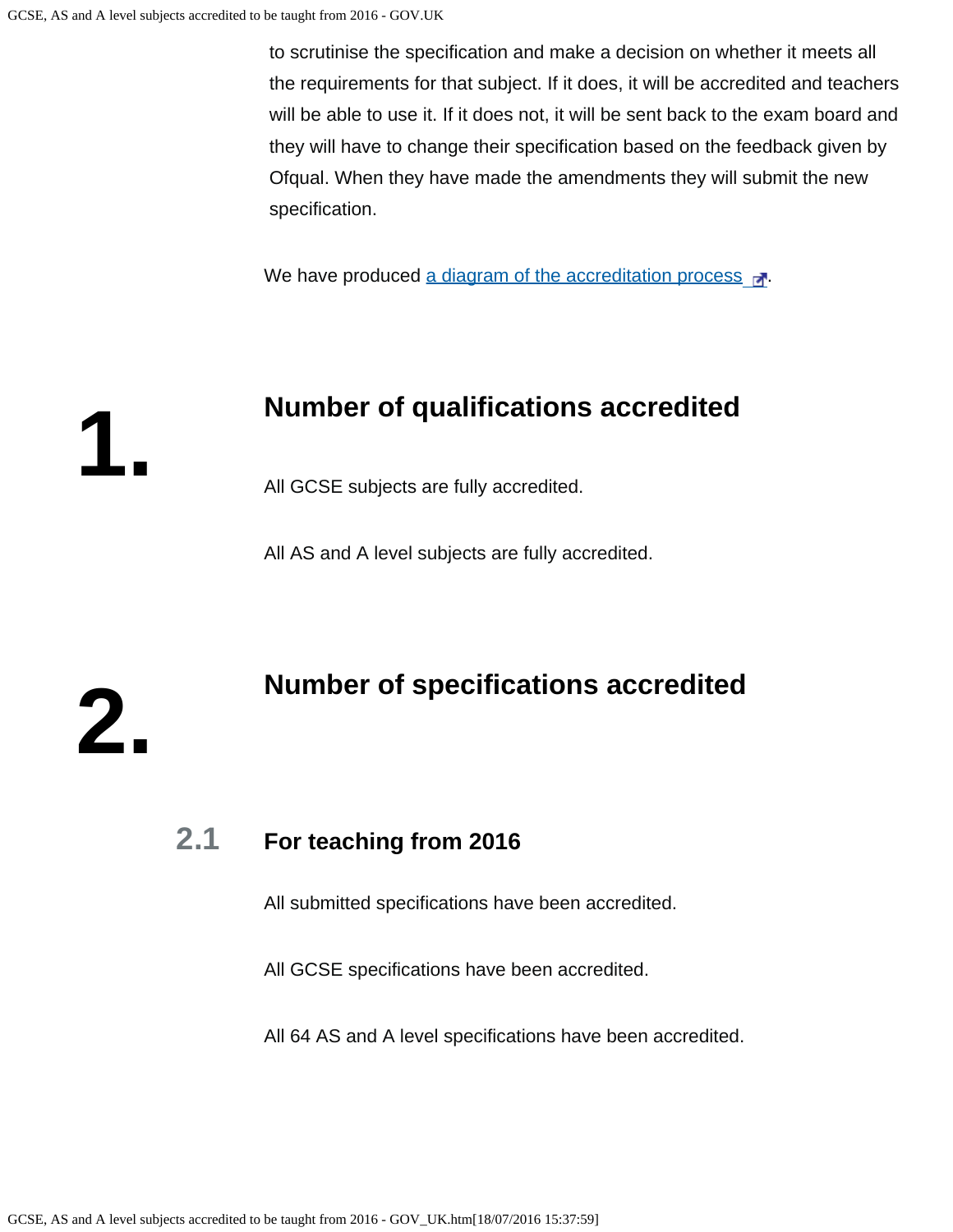# **Key information**



**4.**

**3.**

# **GCSEs**

| -                      | <b>AQA</b>      | <b>OCR</b> | Pearson<br>(Edexcel) | <b>WJEC</b><br><b>Eduqas</b> |
|------------------------|-----------------|------------|----------------------|------------------------------|
| Art and design         |                 |            |                      |                              |
| Biology                |                 | Spec A:    |                      |                              |
|                        |                 | Spec B:    |                      |                              |
| Chemistry              |                 | Spec A:    |                      |                              |
|                        |                 | Spec B:    |                      |                              |
| Citizenship            |                 |            |                      |                              |
| <b>Classical Greek</b> | ٠               |            | ٠                    | ٠                            |
| Combined science       | Spec 'Synergy': | Spec A:    |                      |                              |
|                        | Spec 'Trilogy': | Spec B:    |                      |                              |

Computer science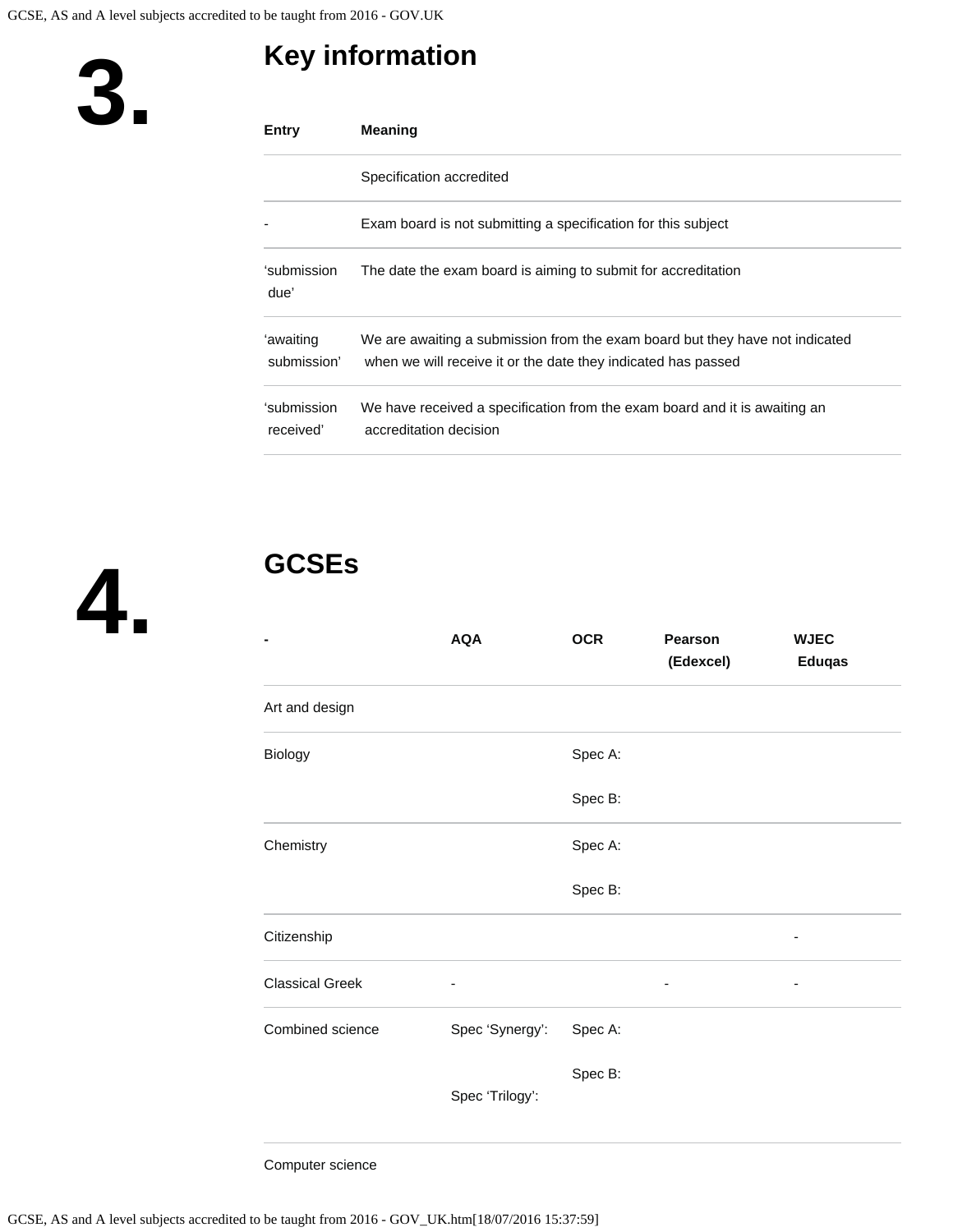| Dance                             |                          |                          | -            | ۰          |
|-----------------------------------|--------------------------|--------------------------|--------------|------------|
| Drama                             |                          |                          |              |            |
| Food preparation and<br>nutrition |                          |                          |              |            |
| French                            |                          | $\overline{\phantom{0}}$ |              |            |
| Geography                         |                          | Spec A:                  | Spec A:      | Spec A:    |
|                                   |                          | Spec B:                  | Spec B:      | Spec B:    |
| German                            |                          | ۰                        |              |            |
| History                           |                          | Spec A:                  |              |            |
|                                   |                          | Spec B:                  |              |            |
| Latin                             | $\overline{\phantom{a}}$ |                          |              |            |
| Music                             |                          |                          |              |            |
| Physical education                |                          |                          |              |            |
| Physics                           |                          | Spec A:                  |              |            |
|                                   |                          | Spec B:                  |              |            |
| Religious studies                 | Spec A:                  | Spec:                    | Spec A:      | Spec:      |
|                                   | Spec B:                  | Spec 'SC':               | Spec B:      | Spec 'SC': |
|                                   | Spec 'SC':               |                          | Spec 'SC A': |            |
|                                   |                          |                          | Spec 'SC B': |            |
| Spanish                           |                          |                          |              |            |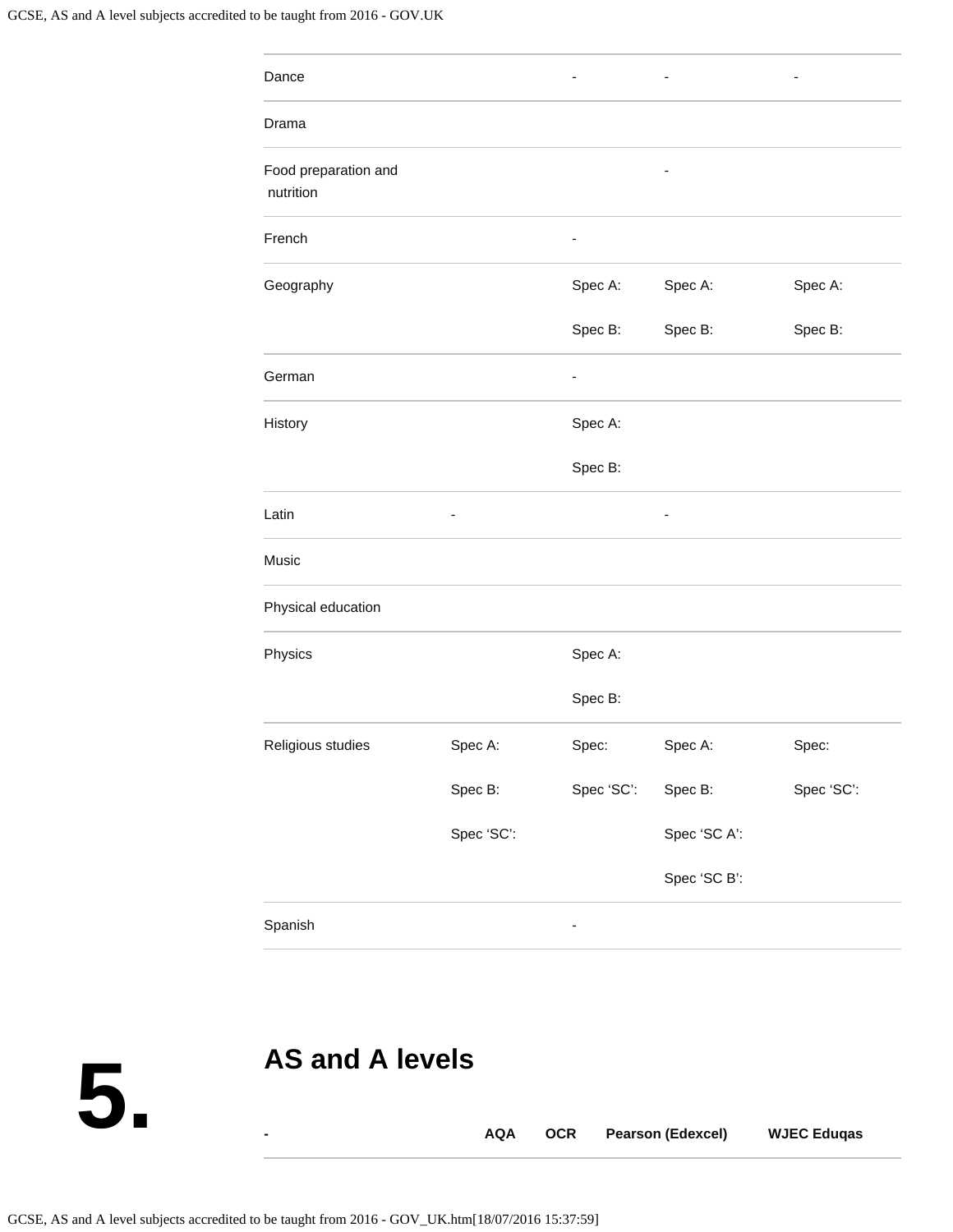### GCSE, AS and A level subjects accredited to be taught from 2016 - GOV.UK

| $\overline{\phantom{a}}$ |  |
|--------------------------|--|
| -                        |  |
|                          |  |
|                          |  |
|                          |  |
|                          |  |
|                          |  |
|                          |  |
|                          |  |
|                          |  |
|                          |  |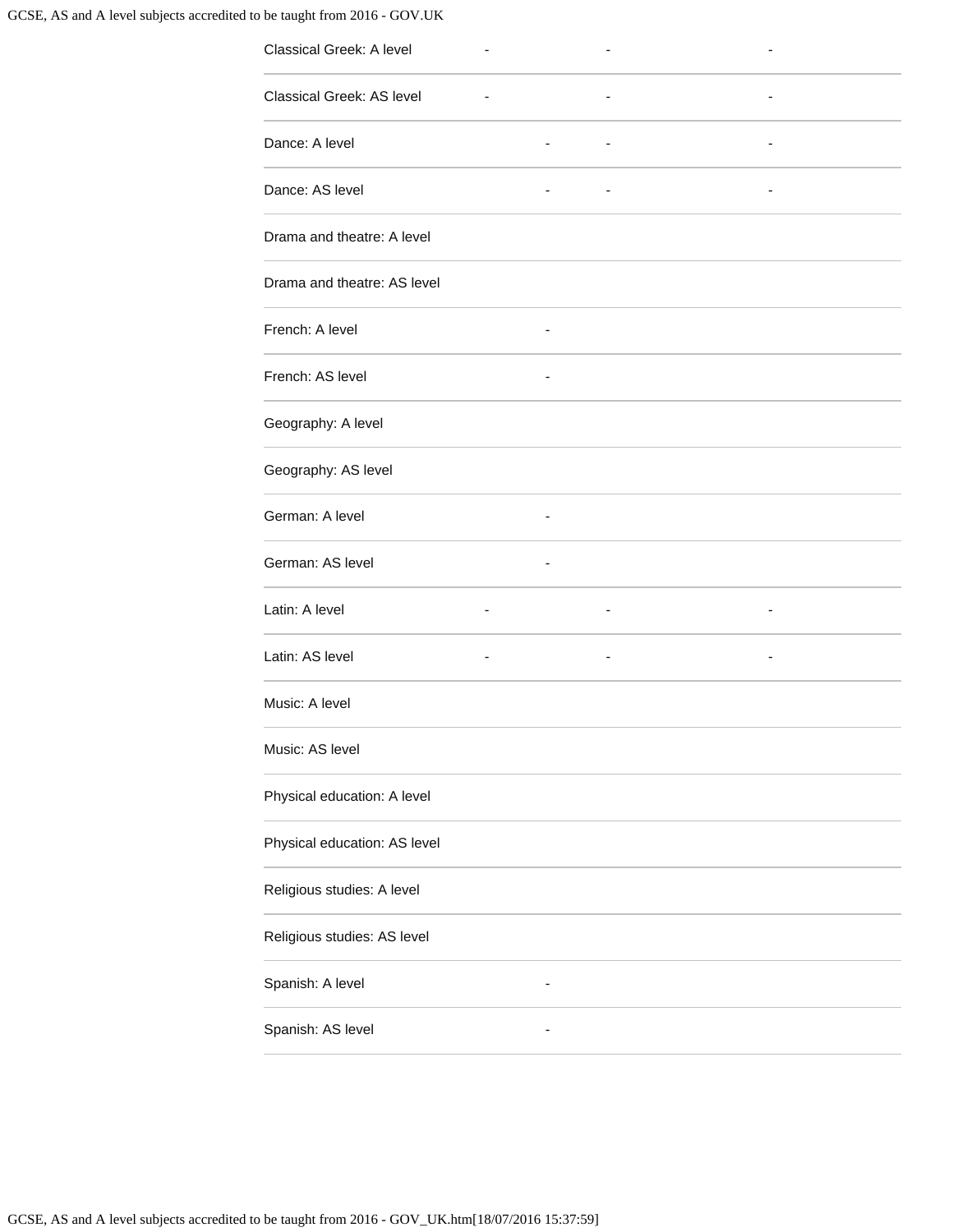Is there anything wrong with this page?

## **Services and information**

## **Departments and policy**

| <b>Benefits</b>                    | <b>Education and learning</b>       | How government<br>works |
|------------------------------------|-------------------------------------|-------------------------|
| Births, deaths, marriages and care | <b>Employing people</b>             |                         |
| <b>Business and self-employed</b>  | <b>Environment and countryside</b>  | Departments             |
| Childcare and parenting            | Housing and local services          | Worldwide               |
|                                    |                                     | <b>Policies</b>         |
| Citizenship and living in the UK   | Money and tax                       | <b>Publications</b>     |
| Crime, justice and the law         | Passports, travel and living abroad | Announcements           |
| Disabled people                    | Visas and immigration               |                         |
| Driving and transport              | Working, jobs and pensions          |                         |

[Help](https://www.gov.uk/help) [Cookies](https://www.gov.uk/help/cookies) [Contact](https://www.gov.uk/contact) [Terms and conditions](https://www.gov.uk/help/terms-conditions) [Rhestr o Wasanaethau Cymraeg](https://www.gov.uk/cymraeg) Built by the [Government Digital Service](https://www.gov.uk/government/organisations/government-digital-service)



**OGL** All content is available under the [Open Government Licence v3.0](https://www.nationalarchives.gov.uk/doc/open-government-licence/version/3/), except where otherwise stated



[© Crown copyright](http://www.nationalarchives.gov.uk/information-management/re-using-public-sector-information/copyright-and-re-use/crown-copyright/)